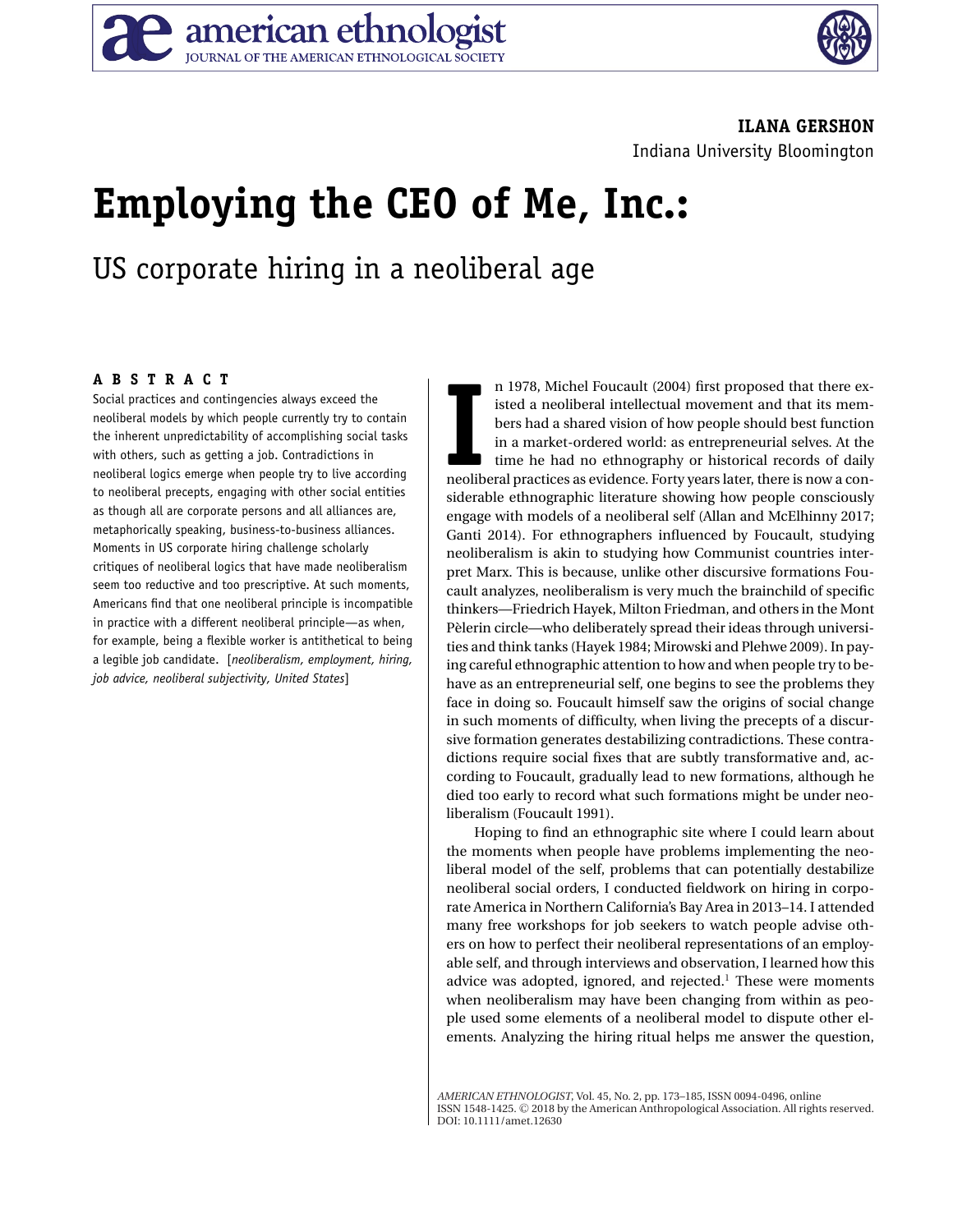How and when do debates internal to a neoliberal logic emerge in daily life as people navigate the complicated social tasks of finding workplaces to join or, on the hiring side, finding people to join their workplaces?

My fieldwork interlocutors tended to willingly embrace neoliberal strategies for presenting themselves as employable. In the workshops I was attending, I watched as anxious, frustrated job seekers were told that, to get a job, they needed to forget all they thought they knew about finding a job. Instead, they were supposed to craft a familiar repertoire of genres—business card, LinkedIn profile, cover letter, interview answers composed ahead of time, and so on—but now re-designed to represent themselves as a desirable employee, which nowadays involves bringing measurable market-derived value to a company. This was a vulnerable time for job seekers to be told to be neoliberal, and they were not in a mood to argue. They simply wanted to learn effective strategies for becoming employed, adopting a stance that was much more pragmatic than critical.2 Their willingness to accept neoliberal advice was brought home vividly for me when I returned to an organization to present my research for the first time. I explained my understanding of how the self job seekers were expected to model was a neoliberal one by describing the contradictions of striving to be the CEO of Me, Inc. In the questions that followed, one man leapt up and said, "You say that we now are all expected to be the CEO of Me—so how do I become the best CEO of Me?" When my face fell, another middle-aged man, also dressed in office worker garb, reassured him that this would be the topic of the motivational speech he was giving in that venue two weeks hence.

When white-collar job seekers expressed an unwillingness to wholeheartedly adopt job advice, it was largely because specific circumstances made the advice too challenging to follow. By contrast, the blue-collar and other workers I interviewed viewed the hiring ritual described in these workshops as alien to their own labor market conditions (see also Sharone 2013), and with good reason. Yet advice specific to white-collar hiring practices is the only type that formally circulates. When my white-collar interlocutors voiced their frustrations, they were responding to tensions within neoliberal logics. One principle underlying being neoliberal would often appear to contradict another neoliberal principle when put into practice. In analyzing hiring, I found three main tensions: (1) between being flexible and being legible in a standardized form, (2) between being maximally responsible for one's own risks and being in a business alliance in which risk and responsibility are ideally distributed equitably, and (3) between valuing skills and valuing alliances.

My fieldwork was limited in part by the very logics underpinning the dynamics I wanted to study. I found it impossible to observe hiring from within a company while conducting fieldwork in Northern California—companies were too concerned about the legal risk of allowing me this access, or they feared that I might learn important trade secrets about talent acquisition. As a result, my initial entry point was through free workshops around the Bay Area that taught how to craft a LinkedIn profile or create a personal brand. But my research was not confined to these workshops, as I interviewed people in all the structural roles of the hiring process. I made a point of seeking out recruiters and HR managers for caregivers and construction workers to get a less class-specific glimpse into hiring. In total, I attended 53 workshops and interviewed 154 people about hiring—job seekers, jobholders, recruiters, hiring managers, and HR specialists—84 men and 70 women. I also conducted focus groups at community-based organizations designed to help professionals find jobs.

As a result, I do not have the data to answer one of the most commonly asked questions about hiring these days: What are the mechanisms by which discrimination based on race, gender, sexuality, religion, or age takes place in hiring? I saw the traces of long-standing patterns of discrimination, especially age discrimination, among workshop participants. I heard statements from hiring managers, recruiters, and HR specialists that revealed their own prejudices or the fact that they often overlooked others' prejudice in the hiring process. But my vantage point does not give me material to say anything insightful about how different identity markers are being interpreted and selected against during hiring. I can only restate the frequently made observation that patterned forms of discrimination were clearly affecting job seekers (Bertrand and Mullainathan 2004; Ghayad 2014; Neumark, Burn, and Button, forthcoming; Rivera 2015).

## **Contradictions of the neoliberal self**

For many critics of liberal or Enlightenment models of the self, it is a familiar move to explore how people make visible such models' many internal contradictions. To mention but a few of them, there are the contradictions between liberalism's belief in progress and its commitment to human equality, contradictions that lead liberals to become some of "imperialism's most prominent defenders and its sharpest critics" (Pitts 2005, 4; see also Mehta 1999). Moreover, the Enlightenment's project to create universal truths was based on strategic uses of "generalization, abstraction, and decontextualization" and could putatively be acontextual, but this process simultaneously produced the opposite—"hybrids that place every individual or community in hierarchical schemes" (Bauman and Briggs 2003, 68). In addition, disorderly differences, such as Mormon polygamy or female genital cutting, readily reveal a clash between liberal principles of individual choice and tolerance circumscribed by the demands of a larger social order (Sarat and Berkowitz 1998, 87). While scholars have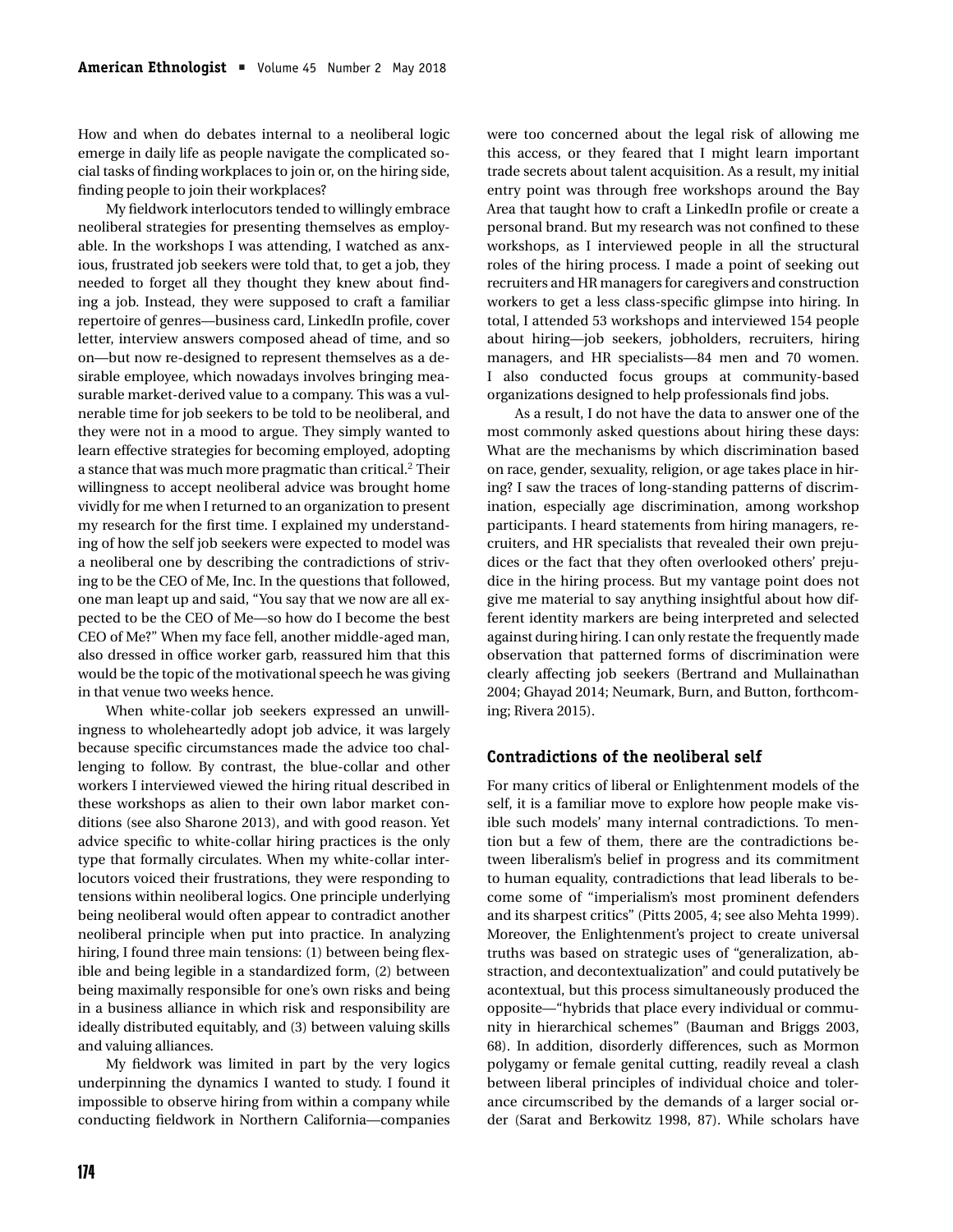been analyzing how classical liberalism engenders clashes of principles when they are put into practice for decades, examining the contradictions internal to a logic is a form of analysis that scholars are only starting to deploy when interrogating neoliberal practices.

Critics are beginning to explore how people on the ground mobilize different aspects of neoliberal logics to critique or transform neoliberal political and economic systems, forms of expertise, and how others instantiate neoliberal logics. These contradictions often manifest themselves as lived dilemmas, which are a general feature of social orders (Dreier 2007; Lave 2015). People regularly encounter conundrums in their daily lives that they must consciously choose how to respond to. These are dilemmas precisely because there are a set of possible and socially acceptable responses, and each response evinces a principle or imperative that is mutually exclusive yet equally valid. And these are lived dilemmas because people will face them repeatedly as they tackle social tasks, and each time they choose anew.

To give an example, one perhaps familiar to academic readers: I, as a faculty member at a university, am torn every week between the obligation to labor on behalf of my department or discipline and the obligation to do my own research. These obligations very infrequently coincide. As a result, I am repeatedly choosing between these obligations and am inconsistent in how I choose. Sometimes I err on the side of my department or discipline; at other times, I err on behalf of my own research. Choosing consistently to do only one—say, privileging my own research—is not uniformly valued or helpful to the institution or my colleagues.

Describing a lived dilemma on the page might suggest erroneously that this is a problem that can be solved rather than a dilemma that is ever present for a given subject position in a given social organization. Moment after moment, people will continue to wrestle with these dilemmas anew, choosing to go in one direction in one instance and in another, perhaps contradictory direction, in the next instance. Job seekers in the United States encounter specific kinds of lived dilemmas when they attempt to represent themselves as a neoliberal self and thus, presumably, as a desirable potential employee.<sup>3</sup>

The lived dilemmas of following neoliberal logics emerge in many different contexts. For example, a neoliberal valorization of choice leads mothers opposed to vaccination to reject the advice of experts (Reich 2016). These mothers face cultural norms that hold them uniquely responsible for whether the children thrive physically and academically. At the same time, they are also enmeshed in a neoliberal logic that values institutionally sanctioned forms of expertise (Rose 1990), such as that of doctors who advocate vaccination. When deciding whether to vaccinate, the mothers bring together neoliberal understandings of choice, risk, and responsibility to refuse to cooperate with

expertise. Yet this version of medical expertise is also a sanctioned component of neoliberal logics; in neoliberal markets expertise has proliferated to respond to daily dilemmas that have not previously been understood to require expert attention (Hochschild 2012; McGee 2005). Indeed, at other moments, the mothers do accede to medical expertise this is a lived dilemma for them in which they are continually evaluating and reevaluating how to respond to these incompatible imperatives. Similarly, consumers of music often face the conundrum of either paying for a product protected by intellectual property rights or, as a sensible market actors, paying the best price for a product that may be pirated—intellectual property versus price. Two different imperatives underlie how consumers should treat music in the marketplace (Dent 2012, 30–31). Analyzing hiring, in turn, sheds light on a moment when the employment contract is reimagined as an alliance between two businesses, a creation of equivalence between business and self that, in practice, encapsulates the contradictions of being a neoliberal self.

Scholars inspired by Foucault all view the neoliberal self as an entrepreneurial self (Boltanski and Chiapello 2006; Cruikshank 1999; Lane 2011; Rose 1990), which for my purposes is accurate but too imprecise to explain how certain lived dilemmas can emerge. I have in mind a more elaborate model, which I have addressed in greater detail elsewhere (Gershon 2011).4 In my fieldwork, and in Carrie Lane's (2011) as well, career counselors openly recommended that job seekers view themselves as a business (and many did), and the résumé, cover letter, and LinkedIn profile as marketing documents. Being an entrepreneurial self involves seeing oneself as a bundle of skills, assets, qualities, experiences, and relationships, a bundle that must be consciously managed and constantly enhanced. This is what I mean by appropriating the emic term "the CEO of Me."

This concept of agency requires a reflexive stance in which people are subjects for themselves—a collection of ever-transforming processes to be managed. How one manages these processes speaks to the one putatively stable component of the neoliberal self—one's qualities are supposedly constant across contexts. They are the source of an authenticity that, in the United States, is championed as that which makes someone an efficacious actor (Gershon 2016). Even so, one is never fully authentic without calculation; there is always already a presumed distance to oneself as an actor. One is always faced with one's self as a project that must be consciously steered through various possible obstacles and alliances. These alliances that one might enter into should be continually assessed according to how risk and responsibility are distributed, with the underlying and rarely realized expectation that risk and responsibility should be equitably distributed among all involved in the alliance. What is equitable is, of course, contextually specific and always open for debate.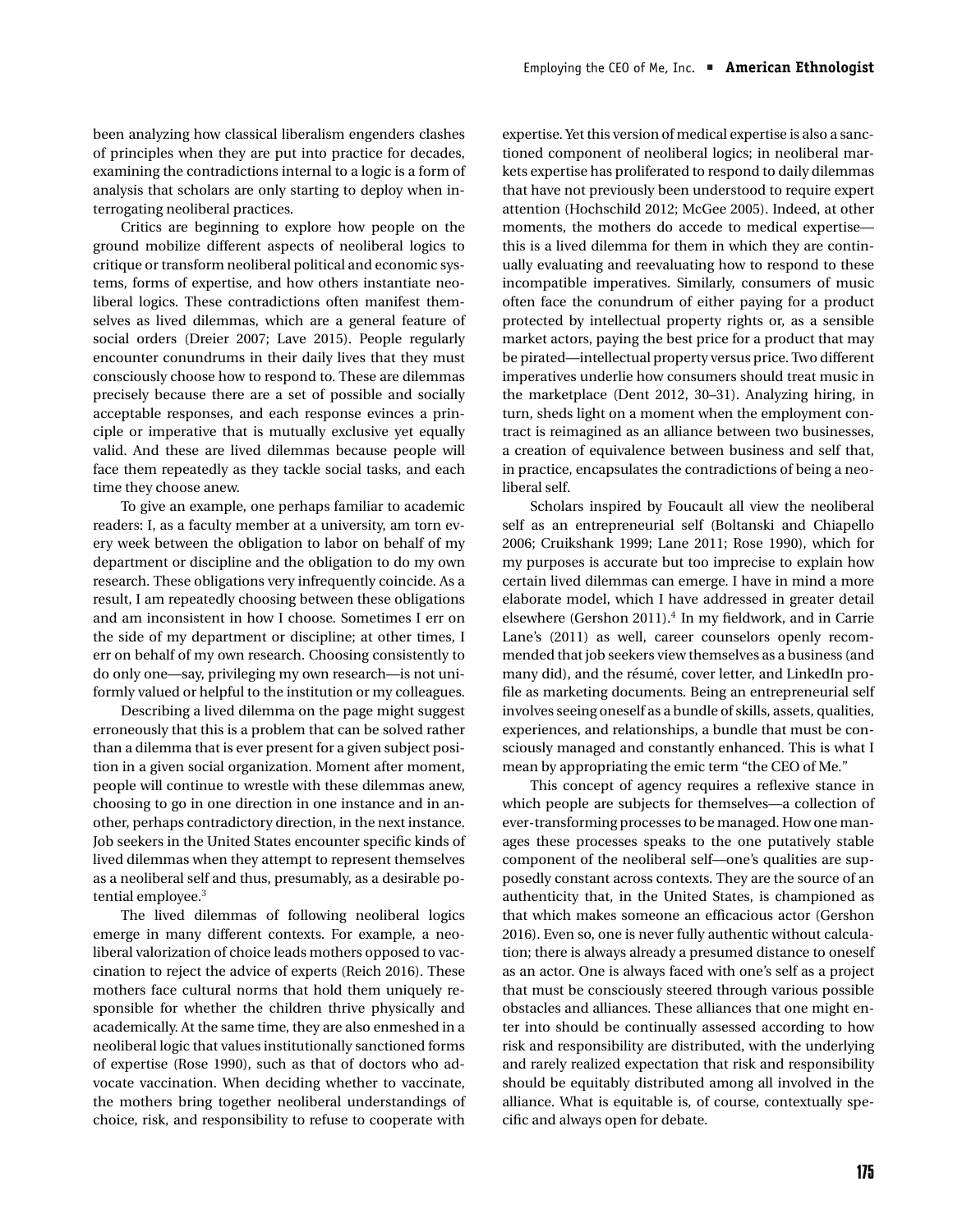Examining neoliberal logics in terms of lived dilemmas presents the possibility that, in practice, aspects of neoliberal logics that scholarly critics of neoliberalism generally view as taken-for-granted features are not axiomatic. Scholars following Foucault and Rose argued that the neoliberal self should be ever flexible. For example,

far from being attached to an occupation or clinging to a qualification, the great man proves *adaptable* and *flexible*, able to switch from one situation to a very different one, and adjust to it; and *versatile*, capable of changing activity or tools, depending on the nature of the relationship entered into with others or with objects. It is precisely this *adaptability* and *versatility* that makes him employable. (Boltanski and Chiapello 2006, 112; emphasis in original)

This describes an ideal type that emerges in management literature, as well as in the broader critical literature on neoliberalism. Another idea commonly taken a hallmark of neoliberalism is that responsibility always devolves to the individual actor, in part because constituting a neoliberal subject means constituting a responsible subject who can enter into contracts. "Contemporary neoliberal governance operates through isolating and entrepreneurializing responsible units and individuals, through devolving authority, decision making, and the implementation of polices and norms of conduct" (Brown 2015, 129). My fieldwork on the hiring ritual suggests that this process of devolving responsibility away from corporations and toward individuals is in fact contentious. These are moments when Americans face contradictions when implementing neoliberal logics, and they thus might be open to finding different ways of being social beings.

## **Flexibility versus legibility**

While flexibility might seem to be an ideal attribute of workers in the abstract, it was not always so ideal in practice. My interlocutors did not experience all lived dilemmas as frustrating, but this one invariably was. When job seekers present themselves as a business metaphorically through the genre repertoire that hiring requires applicants produce—that is, the CV, cover letter, LinkedIn profile, business cards, and so on—sometimes the goal is indeed to seem as flexible as possible. Sometimes, however, job seekers want to be legible by having an easily interpreted work history and a specific, coherent, and predictable skill set, one that has emerged out of neoliberal techniques of evaluation and standardization (Urciuoli 2008). Similarly, job seekers hoped that their work history checked all the boxes on any checklist that employers might have in mind. Both legibility and specificity could be at loggerheads with a neoliberal ideal of flexibility when job candidates were being evaluated. A job applicant's flexibility, after all, is

represented through a combination of standardized genres geared toward making it as easy as possible to compare multiple people's complex work histories at a glance.<sup>5</sup> These genres' reductive standardization, however, limits how applicants can signal flexibility. When they are looking for flexibility, evaluators of résumés look for signs that a worker is committed to enhancing his or her skill set. The ideal neoliberal self, after all, is the one that can adapt quickly to changing circumstances, anticipate future market demands, and transform skills and capabilities accordingly. People interpreted switching jobs as a strong signal that the applicant refused to stagnate and to grow complacent with his or her lot in work.

Thus, in hiring contexts, the ideal way to demonstrate flexibility was to regularly move to a new company. To do so was to prove that one had a broad-enough range of skills and the versatility to readily move to different companies this is a flexibility often associated with certain managerial roles. Recruiters would often tell me that the ideal career trajectory for people working in the Bay Area was to have a new job every two or three years at a well-regarded company. One recruiter in her late 40s, who fortunately for me had taken anthropology courses as an undergraduate, was enthusiastic about explaining to me her experiences helping others find jobs:

People will stay at HP [Hewlett-Packard] for 10 years, and then they come to me and ask me to help them find something new. And the only way that could possibly happen is if they had really shown some clear growth, progression in the company, doing a multitude of different things, and grown into good management positions. Then you could see it. But if somebody's staying at kind of the same level for a long time, it's old.  $[...]$ That's why I recommend not staying too long.

After I asked her if it was possible to stay for too short a period of time, she responded, "Well . . . two years. That's kind of on the border of not staying long enough. Because I have clients that'll say, 'Why does this person move so much?' Actually, I don't have clients that say that very often because I don't present people like that. Unless I think they've got some kind of great skill that is so hard to find." Everyone I interviewed, job seekers and employers, viewed this widespread expectation that people regularly change jobs to be a general marked change in hiring expectations, but I view it as a neoliberal change (see also Boltanski and Chiapello 2006).

Applicants should, by switching jobs regularly, show that they are flexible but not too flexible, or they risk being seen as job-hopping. Flexibility, in short, was an ideal with limits, and these limits were region specific. In the Midwest, seven to 10 years at a single company was typical, while on the East Coast five to seven years was acceptable. One midcareer job seeker whom I met for coffee in San Francisco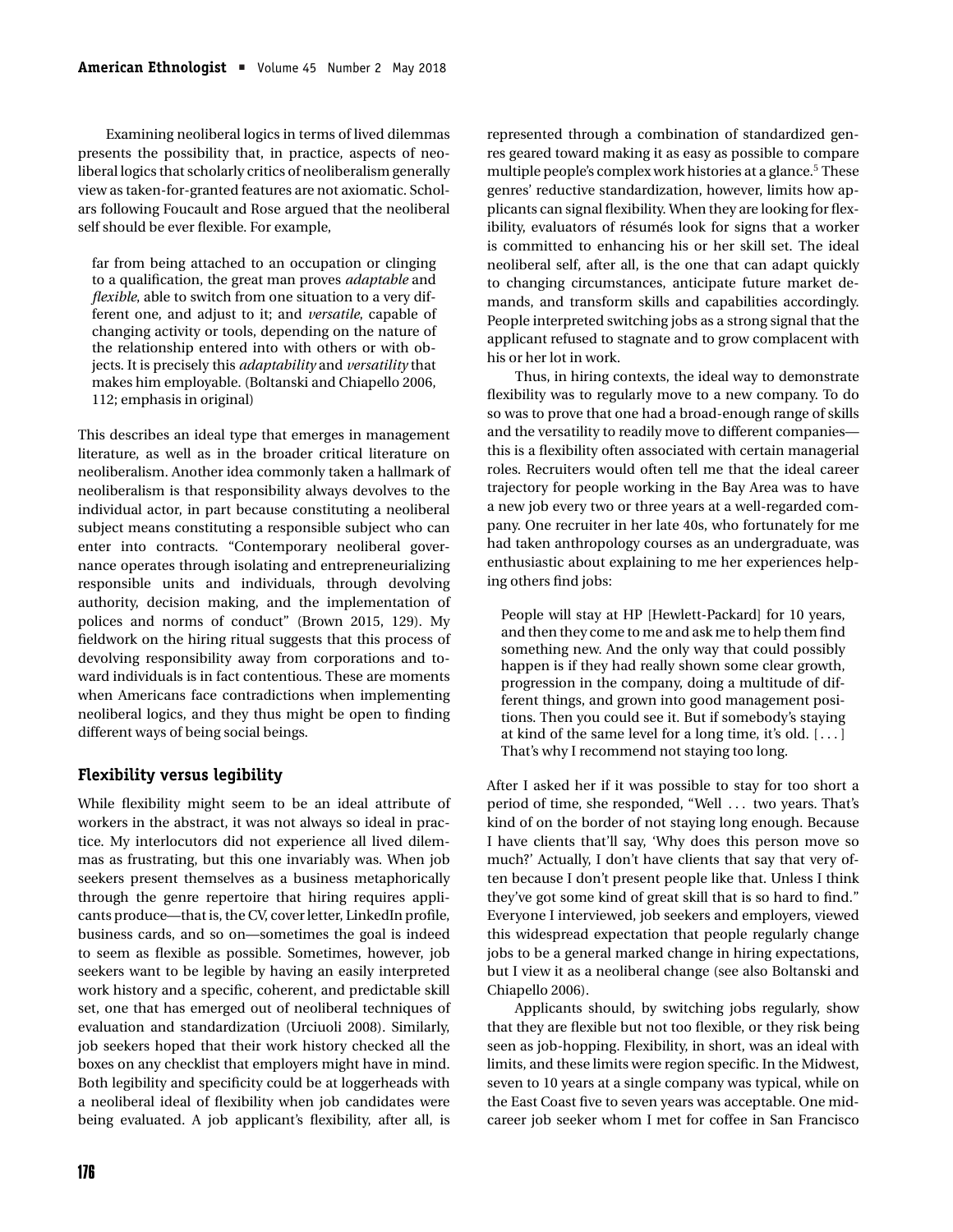explained that he had almost been hired at a company in Chicago. His application was rejected, however, because his potential coworkers became concerned that he moved jobs too frequently, that he was a job-hopper. They had all been at the same company for a number of years. "Of course," he said, "first thing, they're on my résumé: Why did you leave here? Why did you leave here? Why did you leave here? So, and I got into that trap of [explaining] why I left versus [ . . . ] why I joined [the next company]." Conversely, recruiters reported to me that they had trouble placing applicants from the Midwest in Bay Area jobs because employers were suspicious that workers were too set in their ways if they stayed at a company more than five years. In short, there was clearly a regionally specific standard that one was supposed to adhere to, and regional specificity occasionally caused problems for people wishing to move to new geographic locations.

Not all workers switched companies so regularly, but the fact that the applicant had not changed jobs then had to be addressed in the résumé as well. Recruiters and job seekers were clear with me that the second-best strategy would be to indicate on the résumé that the applicant had switched types of jobs while staying at the same company every two or three years to demonstrate they were constantly developing and not stagnating. Unlike their predecessors, neoliberal employers now saw staying too long at a company as a failing that could be justified if the applicant could portray the labor he or she performed at a company as though it were segmented in ways that could parallel the transitions other more desirable candidates made by switching companies. What recruiters said resonated well with what scholars of neoliberalism frequently claim—that the ideal neoliberal self, in this case the ideal job candidate, is a flexible one.

At the same time, in an alternative and equally widespread set of conversations, people debated whether too much flexibility undermined a job applicant's chances. These conversations focused on the interpretations of hiring managers, the people tasked with coordinating the hiring and sometimes, after collecting others' input, making the final decision about who to hire. Recruiters tended to deal with only the hiring manager and so focused on those interactions in narrating hiring practices. Recruiters would often tell me that hiring managers were looking for a candidate with much too specific qualifications and skills. Recruiters, and occasionally job seekers, commonly complained that before the CEO of Me, Inc., became an ideal type, hiring managers used to understand that a skilled worker could learn on the job, that they were hiring flexible employees who would pick up what they needed to know after a few months. Ironically, people repeatedly told me that there was more tolerance for the trainable (and thus flexible) employee under an earlier form of capitalism. But nowadays, as recruiters kept telling me with a bit of exasperation, employers are looking for an increasingly specific list of skills. One recruiter, who had been working for over 25 years in the Bay Area, was very aware that much had changed during his lifetime, and with the exception of how much easier it was to find and contact people through the internet, most changes were making his work life harder:

In the old days, you know, if I was looking for somebody that had A, B, and C, and they're smart, and they could pick up E and F, they'd get hired. Over the last 10 years, five years, it's gotten much, much more . . . they better have A, B, C, D, E, and by the way, F and G would be nice too. So it's a lot harder specs to get people hired. [...] A lot of them have an idea of, I only want people with good pedigree. I only want people who have done a certain type of technology. I only want people from A, B, C, D, E, F, G, H, I, J companies. I only want people who've worked at a start-up before. I only want people who—and it's highly illegal but—who are youthful.

Recruiters were frustrated that the hiring managers they were trying to satisfy were developing narrower set of requirements. Indeed, hiring managers might ask for a person with five to seven years of experience doing a particular task, something unlikely to be possible if one is truly the ideal flexible self in the Bay Area, switching jobs every two or three years. Hiring managers wanted a legible applicant, one whose skills clearly fit into their understanding of the job role they were filling. Employers were increasingly hoping to find people who "could hit the ground running," as I was told by many recruiters, career counselors, and job seekers. One consequence is that people who decide to change careers often find it quite challenging to do so.

This tension haunted job seekers at almost every résumé workshop I attended. The frustrations around this dilemma emerged when people discussed the minutiae one should include or omit on a résumé. Should one show the breadth of work one has tackled, or show only the jobs that relate most specifically to the position in question? What if the job description indicates that the employer wants someone as flexible as possible, but then lists interest in a relatively narrow skill set? How does one deal with too long a job history when the job most relevant to the job opening was held 15 years ago? I attended one such workshop at the Jewish Vocational Services in Palo Alto, where Moira, a career counselor who often used humor and a very matterof-fact style to engage with her clients' growing frustration with applying, taught a group of middle-aged women, most of whom were entering the job market again after taking time out to raise their children.<sup>6</sup> Moira had just explained to the audience that after the 2008 recession, résumés had changed.<sup>7</sup> Today, she said, under the heading for each job held, one should list bulleted statements that answer questions like, How did you help the company meet its goals?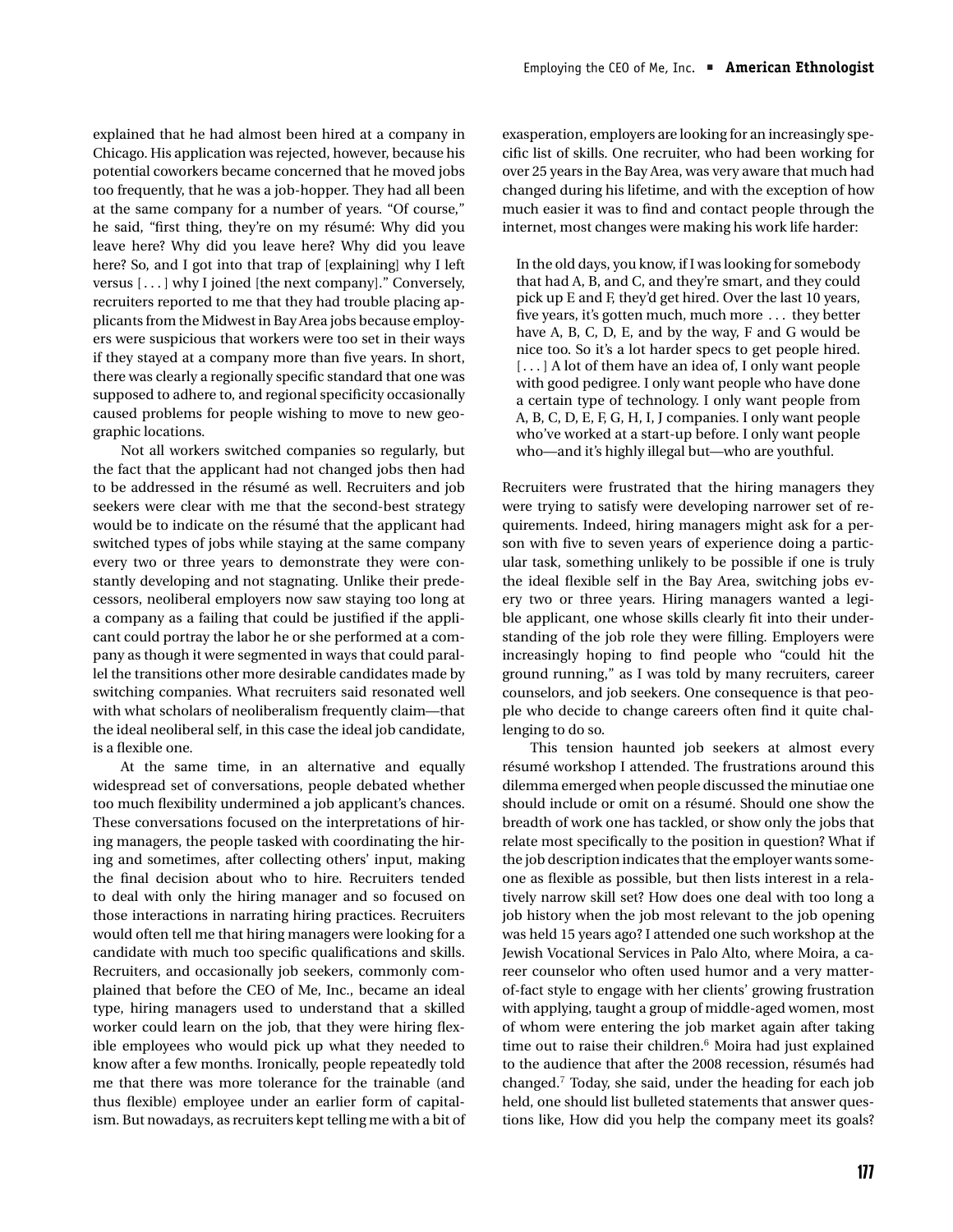and How did you help the company save money or make money?

MOIRA. You must show the skills that were relevant in that most recent job.

VARDA. And what isn't relevant, then I just erase it?

MOIRA. Sadly, I know it's hard, but sadly gone.

LESSIE JO. Is there ever a time when you don't want to list a job?

MOIRA. Is there ever a time when you don't want to list a job? Yes! You didn't hold it for very long, like over three months, or you are pretty sure you are going to get a really bad reference.

[*Lots of laughter from group.*]

JUDY. Then how do you explain the gap?

MOIRA. I would have to say we have to handle that on an individual basis.

BETH. What about, I have more than 25 years' worth of experience. Some of my experience way in the past has the 15-year mark and can be relevant to certain jobs like procurement. What I have done was put "prior experience" in my résumé. Is that still OK?

MOIRA. You can do prior experience and just list the companies and the dates.

BETH. But I just put bullet points of what I've done.

MOIRA. All right, you can do that too, or you can do "prior experience" and just list two or three companies. I think what I want you to be aware of is that for a lot of companies, even though you think it is relevant, when it is over 15 years, they stop thinking it's relevant.

In her answers, Moira tries to explain what to include of one's work history in such a short document, but she is torn between recommending showing the entire range of what one can do and making sure it is relevant to the specific job ad. Even in such a short interchange, she advises listing all jobs, except those that might reflect badly on the applicant, and then she is quickly enmeshed in a conversation about being far more selective. The conundrum over what to include in a one- or two-page résumé has been around since résumés became a standard part of the US job applicants' genre repertoire in the 1940s. What is new, according to those I interviewed, is that the pressure to tailor the résumé to be a marketing document forces applicants to constantly choose between revealing their flexibility as workers and their specific detailed fit for the job.

Thus, in applying for a job, applicants are always choosing between seeming adaptable and seeming like they have a predictable and intelligible skill set. People do not always choose flexibility over intelligibility. Instead, each time they have to make the choice, they will decide in whatever way seems appropriate in that moment. In short, while a maximally flexible self may be described as an ideal in MBA programs and popular business literature, in practice being too flexible could mean that a job seeker may have done so many different jobs that a hiring manager or a recruiter will find the résumé difficult to classify. And if the résumé is difficult to classify, it is difficult to interpret. While the metaphor of self-as-business suggests that flexibility will always be valued, in practice this is debatable.

#### **Responsibility as a hot potato**

Also debatable is the question of how responsibility is going to be allocated for enhancing the various aspects of one's self. As I mentioned earlier, from a neoliberal perspective, the challenge of properly managing relationships involves ensuring an appropriate, agreed-on balance between responsibility and risk. People often disagree about what the proper balance of risk and responsibility actually is, turning the issue of balance into a potential source of conflict. As academic critics of contemporary capitalism frequently point out, corporations and governments often avoid responsibility and expect individuals affected by their practices to bear full responsibility for any consequences (Cruikshank 1999). In the United States, for example, residents near polluting companies or polluted sites are told that the correct response is to move elsewhere, not that the place should not have been polluted in the first place—a typical distribution of responsibility under contemporary capitalism (Ottinger 2013). This take on how best to allocate responsibility and risk through market mechanisms has its origins in neoliberal economist Ron Coase's (1960) now famous article "The Problem of Social Cost," in which he focused on market efficiency as the solution for similar property disputes. Coase's framing has become so widespread that critics of neoliberalism often understand a consequence of this view—that responsibility seems to devolve to the most vulnerable—as a hallmark of how people nowadays in the United States determine responsibility.

Yet the principle that the individual is maximally responsible for any personal success or failure was occasionally contradicted in my fieldwork by people's commitments to the promise inherent in a neoliberal contract. That is, when people were explicitly seen as participating in a contractual relationship with others, responsibility did not always devolve to the individual. People will often have more complex ways of allocating responsibility that engage with the belief that risks and responsibilities should be equitably distributed among participants. Thus, who is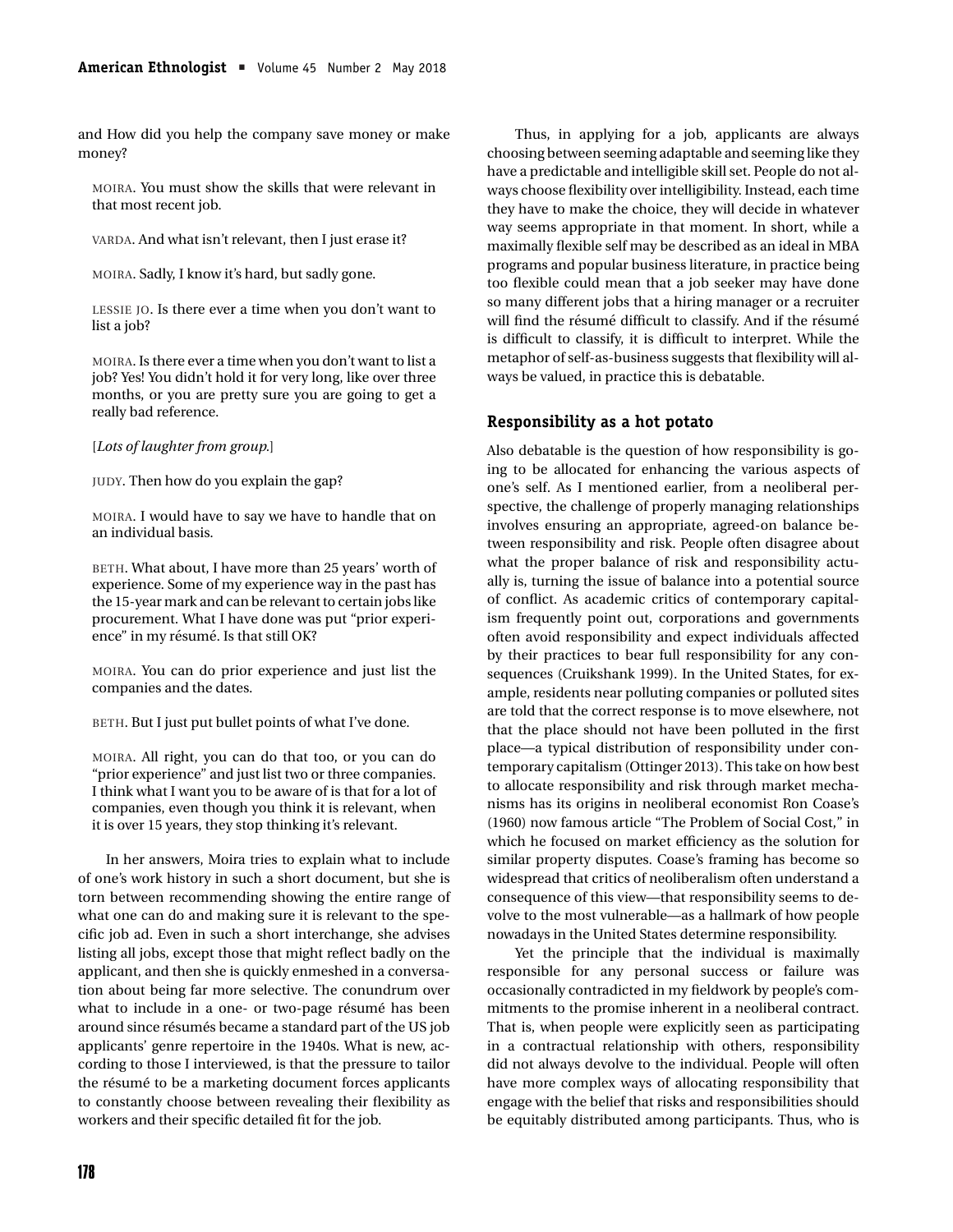seen as responsible can change rapidly in any conversation. Because I had read so many earlier accounts of how responsibility is allocated under neoliberalism, I expected the job seekers I interviewed to claim maximal responsibility for the fact that they were laid off and unable to find another job. I certainly came across this. But I also came across job seekers who brought a range of arguments to explain why they were not being hired. These arguments included a recognition of how immigration policies affected their job opportunities or the realization of the pitfalls inherent in the hiring process—be it problems with applicant-tracking systems, recruiters, or dysfunctional workplaces.

In part, this ambiguity around responsibility results from a clash of two US neoliberal principles. The notion that one is maximally responsible for one's own future—both the rewards and failures—clashes with the notion that the business-to-business/employment contract is one in which risk and responsibility is allocated equitably among participants. When people understood themselves as enmeshed in alliances requiring such balancing, they were willing to argue for a more equitable contract. I found that people were willing to argue for equity especially whenever questions arose about who or what was responsible for enhancing a person's skills.<sup>8</sup> Much to my surprise, I also found companies that were willing to institute policies that reimagined company obligations to employees when it came to enhancing employees' skills.

There were definitely moments when individuals were taken to be wholly responsible for their own mastery of skills. In workshops and among career counselors, job seekers were often advised to develop new skills while they were working. For example, people were encouraged to spend a few evenings a month, when they were not working at their job, attending local talks about new directions in work. Data analysts were expected to learn about new advances in big data, and HR professionals might be learning about new work platforms that help companies hire freelancers. Job seekers were told that, once they were employed again, they should continue to use their spare time to anticipate where business needs might exist in the future and develop their own skills to become more hirable once that industry took off. Here people were told to see themselves in terms that resonate with neoliberal economist Gary Becker's (1962, 38) vision of workers as both human capital and as administrators of that capital who should therefore strategically invest in themselves (see also Feher 2009).

Treating the self as a business also involves seeing the skills one develops as a risk. I met several computer programmers who were working for a salary at one job while also working at a start-up to learn new skills in exchange for "sweat equity" (i.e., receiving company stocks instead of a salary). They did this not necessarily because they strongly believed that the company would later be successful, but because they could learn a new set of skills and obtain company-sanctioned work experience in this particular labor market. They believed they could not be hired without already having demonstrated mastery. One programmer in his early 50s was especially conscious that he needed official credentials; he felt that his lack of a college degree was a long-standing problem whenever he looked for a new job. He kept trying to figure out strategies to compensate for a lack of credentials in a variety of ways. In our conversation, he began to discuss how he was going to respond to a company that had recently rejected him because it wanted a more official signal from him that he had the relevant skills, which he had been learning informally. "I told them I want to migrate directly into Linux. [ . . . ] And they said that's gonna be really hard because it's not on your résumé ... I actually considered going back to them and say, 'Remember, you interviewed me. You can have my skills for a dollar an hour.'" This programmer was willing to devalue his labor as a strategy for providing the appropriate line on his résumé for the future. With similar strategies, programmers were trying to anticipate what the market would require in the future and make themselves desirable when this new direction became a reality. This was a risky investment—they could be guessing wrongly, and then their time would be wasted.

Yet this was not the only way that people described enhancing skills. Often it was unclear who precisely was being considered responsible for enhancing a worker's skills. The worker is certainly expected to spend some time outside work trying to predict what future jobs might require. Yet I also found that people sometimes felt it was only fair that government agencies provided job training for specific professions—the government was seen as having an obligation to help citizens improve their job skills. Presumably, this judgment was still founded in a neoliberal logic in which government helps the market function well by regulating it and those participating in it. The governmentsponsored education would allow everyone to enter markets on as equal a footing as possible so that markets could create forms of spontaneous social order and determine value, as they are ideally supposed to do.

My interlocutors did not believe that only workers and the government were responsible for developing workers' skills. They would also hold employers responsible. Benjamin, who was in his late 20s and about to quit his job, explained how he got his first decent job in San Francisco by answering a job interview question especially well. In the third round of interviews, he was being interviewed by the general manager. The interviewer, he said,

asked me one really interesting question. I was applying for like a sales role. I was applying for anything, just get me into the store and I will figure it out, you know what I mean? And he asked me a really interesting question, which was "I have two salespeople on my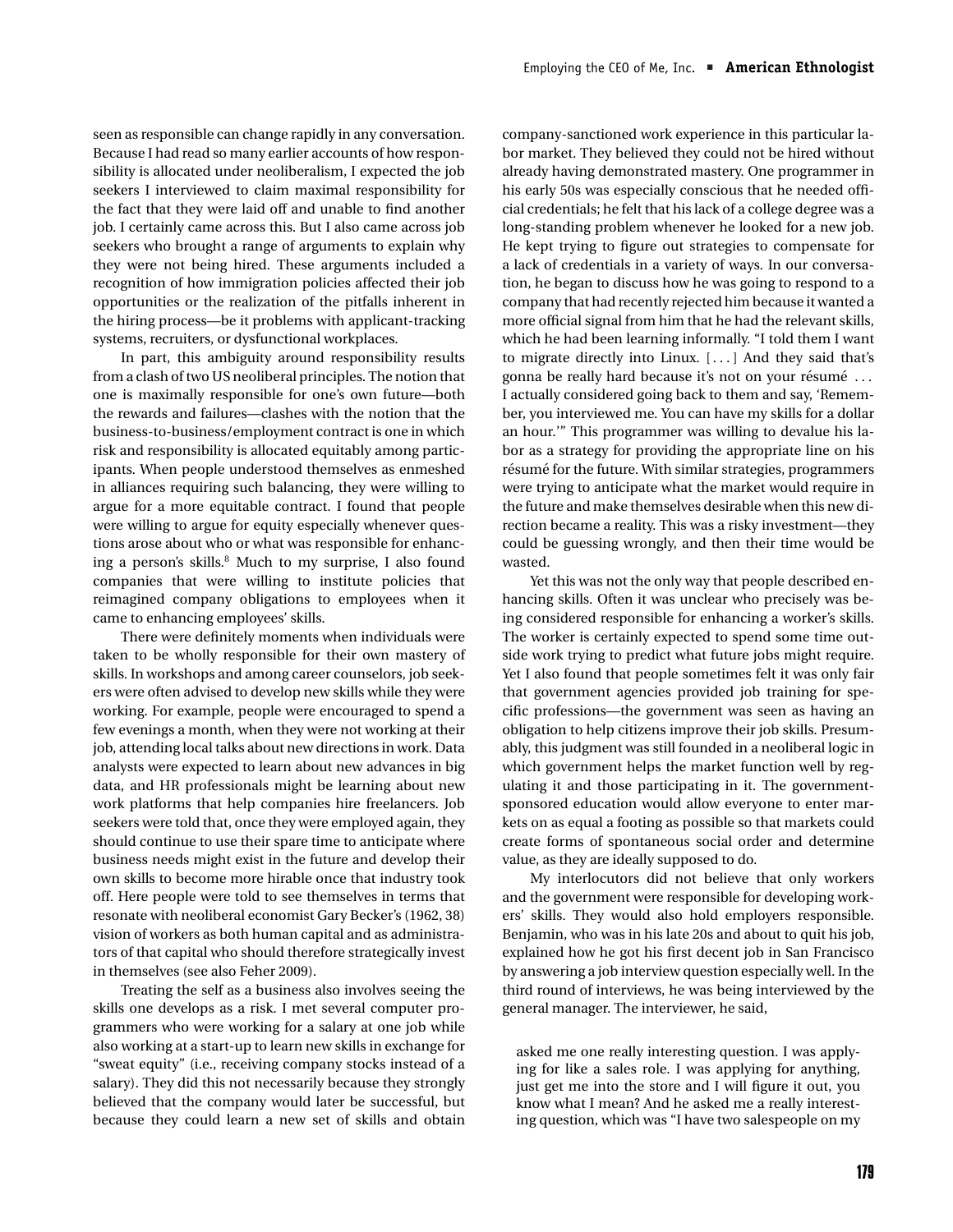floor. One is overall in the company the number one salesperson in the company, and I have the number 100. But if you met both of them, you wouldn't even know. They work really hard, they work well together on the team. Where do you fit in that? Are you gonna be the number 100 sales person? And again, you know, we are results driven." That's obviously what he's getting towards. "Are you gonna be closer to the number 1, or are you gonna be *the* number 1?" [ . . . ]

I said, "You know what, I can guarantee 100 percent I would be in your top 10. Now, the difference between me being the number 10 and the number 1 is up to *you* because I need you to teach *me* the skill sets to be number  $1$  [ $\dots$ ] and so if you can do that for me, then we can talk about which number I'm gonna be."

In describing what he considered an excellent answer to a job interview question, Benjamin was explaining the verbal contract he was articulating for his soon-to-be boss: that he would excel, but only if his boss provided him with the knowledge and training to do so. Benjamin sketches a contract in which responsibility for enhancing a worker's skills is equitably distributed between the boss and the worker. In fact, versions of this contract are becoming part of some companies' policies.

Companies have long understood that workers need to be trained, that part of hiring someone involves training them to work at that particular company. Under earlier forms of capitalism, internal company training served two interests—the company's immediate needs and the company's potential need for a supply of properly trained workers over the life of the company (Doeringer and Piore 1985). Under neoliberal restructuring, most businesses are less interested in investing in employees whom they do not anticipate will stay at companies, which is a position that Becker (1962) argues for in his initial discussions of human capital. Training a transient employee becomes a bad investment from a company's perspective (Cappelli 2012). This reluctance to train has contributed to the frustrations that I mentioned recruiters expressed earlier, that there is pressure to hire people who require as little training as possible.

Yet there are indications that companies are also transforming their understandings of why one might train an employee in the first place. Following a perhaps unexpected turn in neoliberal logic, companies are not always focused on training their employees for future work with them. Some companies are beginning to offer support for workers to train for any job the worker might want. Here is a revision of an older liberal understanding of the employment contract that led companies to provide pensions and social insurance. As David Graeber (2001) explains in discussing Mauss, "In wage labor the worker does give of the totality of himself, he 'gives his life and labor,' but the cash he receives in return has nothing of the same total quality about

it. If one gives one's life, one's life should at least be guaranteed" (162; see also Mauss 1925, 65). Under a liberal employment contract, there was a general understanding that workers are giving a portion of their lives to the company and should thus be compensated accordingly. Under a neoliberal employment contract, workers are dedicating to the company the time during which they could be enhancing their skills for other purposes, and in turn, some companies compensate them by helping them train for jobs elsewhere. For example, Amazon began in 2012 to provide training for employees who potentially want radically different jobs. Jeff Bezos explains in his 2013 letter to shareholders, "We pre-pay 95% of tuition for employees to take courses for in-demand fields, such as airplane mechanic or nursing, regardless of whether the skills are relevant to a career at Amazon. The idea was simple: enable choice" (Amazon 2013). Amazon's decision is intelligible from a neoliberal perspective in which people are businesses but are also following their passions in temporary alliances with companies and might develop passions for other types of jobs that working at a company inhibits. According to this neoliberal take on employment contracts, companies should provide this form of compensation in an effort to help enhance employees' value overall for potential careers elsewhere and mitigate the risk that employees have taken on by accepting their employment contract.

The suggestion that bosses and companies were also responsible for enhancing workers' skills would sometimes be articulated by my interlocutors as an explicit recognition that the work contract between employee and employer was very much a temporary one in other ways. When people discussed what good managers did for their team, it was increasingly understood that good managers were responsible for helping those working under them to develop the skills that would enable them to find a job elsewhere. In the basement of a large hotel, I attended a workshop designed to teach newly promoted managers how to handle their new role. At the end of a long day, a panel of managers reflected on their own practices and suggested practices that worked well for them. One speaker said she supported her team by making a point of taking any new member out to lunch in the first week. "So I always say things like 'You don't work for me, I work for you.' [ . . . ] My job is to make sure you can do your job well. And one day, you are going to leave this job, right, our careers are long, and we will have many jobs along the way. When you want to leave this job, I hope to be here to help you move on to this next job." This speaker described her lunch meeting as a moment to explain the employment contract from her perspective, in which she states her own obligation to help new hires enhance their skills in anticipation of a future job search. In short, it was not always clear who was responsible for enhancing a worker's skills—the worker, the government, the manager, or the company—and responsibility might shift depending on the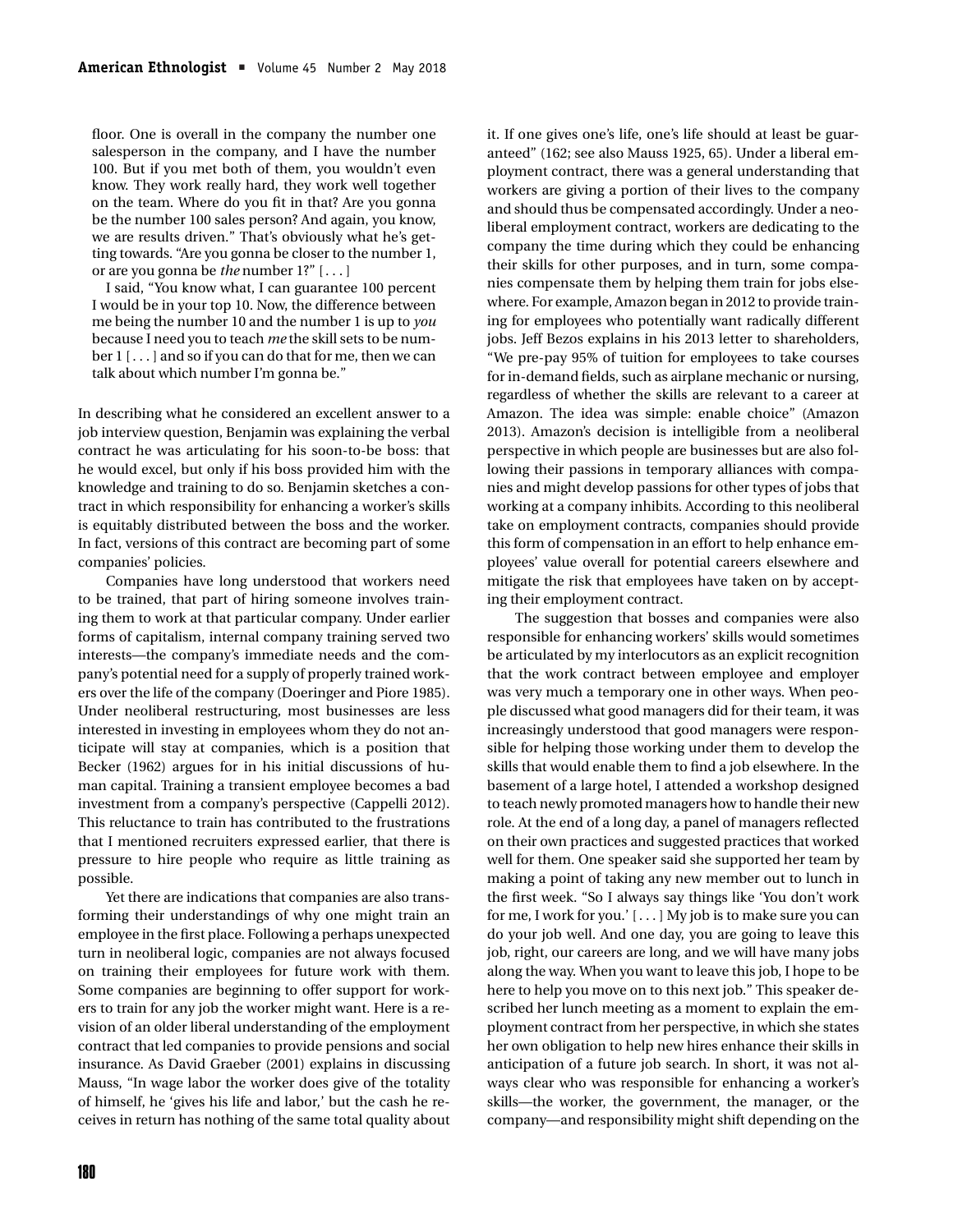circumstances. In addition, enhancing skills was not always in the employer's best interest, yet it was still seen as part of the contractual obligation the company or manager had to their employees.<sup>9</sup>

Individual responsibility was not always the taken-forgranted and uncontested understanding of how responsibility should be allocated, even in a context in which people were constantly being told that success depends on being as disciplined a neoliberal self as possible. When people operated outside an employment contract, they were often taken to be primarily responsible for enhancing their own skills, although there was also a neoliberal case to be made that government too bears some responsibility. After all, government's role in a neoliberal perspective is to regulate markets, which can include helping citizens participate in the labor market through education. Once people were employed, then the claim that individuals are maximally responsible for their own enhancement could potentially be countered by the claim that companies should share the burdens of a given alliance. Thus training, and even training for jobs outside the purview of one's current employment, could be seen from a neoliberal perspective as something that a company legitimately owed an employee. Readers might note that losing pensions and gaining in their place financial support to train to be a pilot seems like a poor trade indeed. No doubt, but the larger point is that even under neoliberalism there is a space, albeit a fairly limited one, for workers to advocate for their own interests. There is an understanding that a contract should include a measure of reciprocity, and this opens the door for workers to make certain bounded claims on employers.<sup>10</sup>

# **When the self as a bundle is an uneven bundle indeed**

I have been describing lived dilemmas that emerge from enacting the more broadly defined entrepreneurial self that, as I mentioned, many scholars have ascribed to neoliberal subjectivity in general, starting with Foucault's (2004) insights in his 1978–79 lectures published as *The Birth of Biopolitics*. For this next part of my argument, it is more relevant that the neoliberal self be seen as a collection of segmentable and measurable components (Urciuoli 2008). If the self is a bundle of skills, experiences, assets, qualities, and relationships, these aspects of the bundle in practice will be valued differently by different people in different contexts. Some will value skills over qualities or relationships, others will value relationships over skills. This in itself can be a moment when one neoliberal principle (valuing personal qualities) is pitted against another neoliberal principle (valuing skills). Different valuations are a frequent source of disagreements among those selecting likely job candidates together. These disagreements are often the

moments when those in a workplace will experience hiring as a lived dilemma, when all components of an applicant are weighed, and weighed unpredictably. The employed people I interviewed reported that, in practice, valuing one element too much over all the others will cause tension. For example, they were upset when hiring managers repeatedly valued hiring someone who is a known quantity in their professional networks over evidence that the person has the skills required. Intriguingly enough, this turned out to be a complaint I heard from jobholders, not job seekers. The people who were bothered by this form of valuation were frustrated that their work lives were filled with colleagues whom they felt were not good enough at their jobs but knew the right people. One game designer explained that his workplace was filled with people who had been hired because they knew all the right people but might never had any substantive interaction with video games in general:

You get to a point at which you are constantly walking through such senior people, none of whom have any domain-specific experience with what you are doing and all of whom feel that they contribute to the decision. People who have never made a game, played a game—well, maybe now that this is a hot thing, they have bought a console and played a couple of games with their kids, and they *really* have an opinion. [...] You want to make your game and make it really cool. Their goal would be to increase their control and power of influence. And you can't have a good discussion that way. You use the same words to describe two completely different things.

The people who were frustrated by these hiring decisions saw networking as undercutting efforts to create the best workplace in two ways. First, valuing networks above all else meant overlooking skills or experience. From their perspective, networking populated their work interactions with people who were effective at transforming social relationships into instrumental relationships. This might mean that the person was not necessarily good at their job, although not always. After all, some jobs depend entirely on being able to turn one's friends and acquaintances into business opportunities.

Second, people often have to make calculated decisions about whether they are going to enhance their networks or enhance their skills. One has only a limited amount of time during the day and must sometimes choose between meeting people or learning and practicing a skill. Yet many people believe that it is only through networking that one can repeatedly find jobs every two or three years.<sup>11</sup> The people who chose repeatedly to enhance their networks might survive the transitional moments between jobs, but surviving those moments can come at the cost of enhancing their skill sets. These choices create a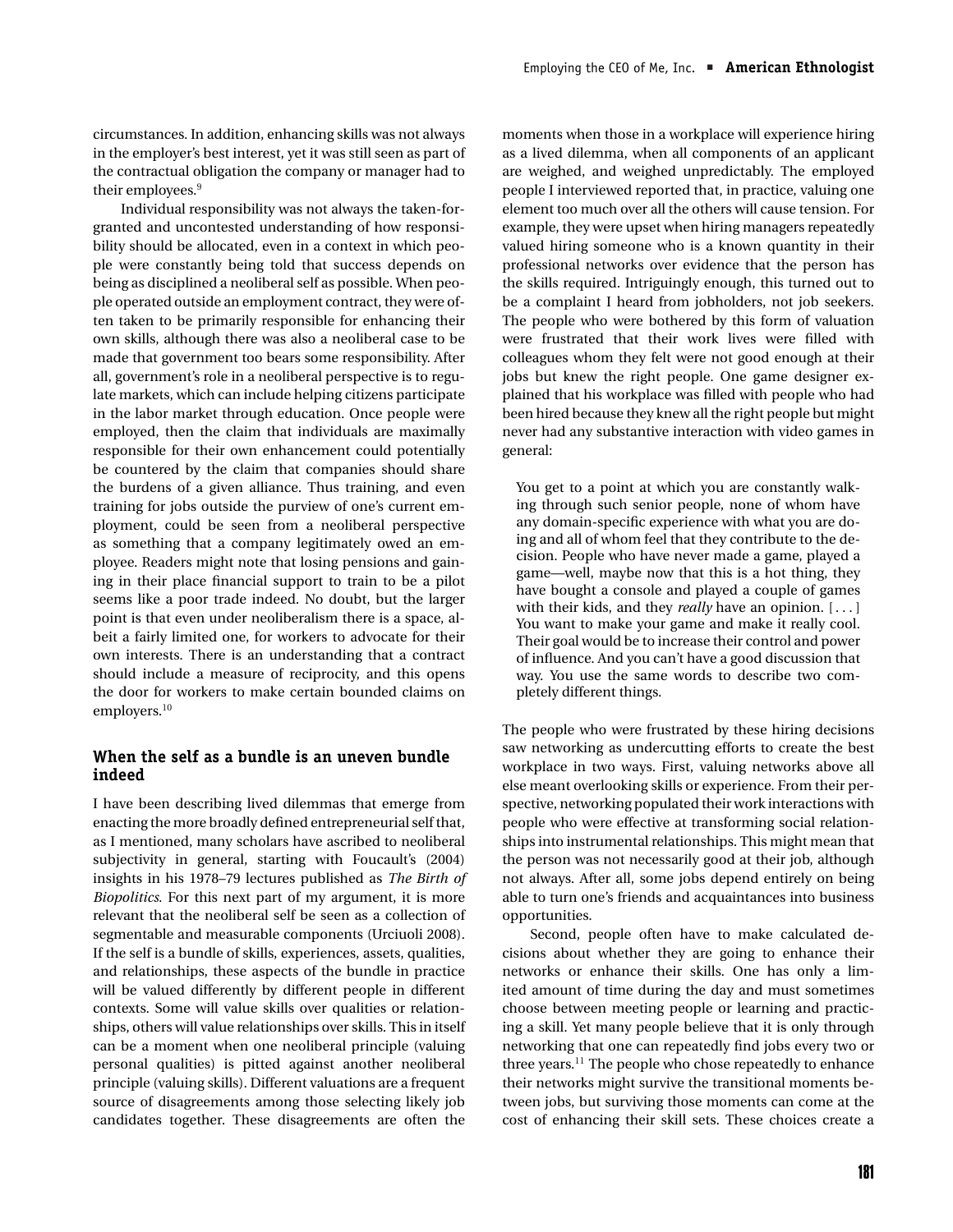distinction between skills and relationships that in other forms of capitalism, with less continual turnover between jobs, might not be as relevant. This is a moment when what makes someone good at *getting* a job is different from what makes someone good *at* the job. It is in the act of experiencing these choices as a dilemma that people make skills and relationships distinct and come to understand valuing one over another as a potential conflict. In the hiring process, because this bundle that makes up the self is in fact a complex and often uneven bundle, valuing one aspect be it skills, experiences, qualities, or relationships—over all else can put the selection process for job applicants and the actual workplace practices at odds with each other.

## **Conclusion: The seeds of change?**

Neoliberalism began as a theoretical model, a socioeconomic philosophy conceived by a thought collective to delineate how the contemporary world should be—a world structured by a market that is as international as possible, one in which governments' primary role is maintaining competitiveness (Mirowski and Plehwe 2009). Once implemented, neoliberal logics often reconfigure how capitalist relationships are understood and practiced. For example, in *The New Spirit of Capitalism*, Luc Boltanski and Eva Chiapello (2006) argue that this new approach to capitalism encourages people to value property ownership less than under previous capitalist regimes. Renting in particular has become a more valued relationship—people now appreciate total but temporary access to various forms of property in new ways. According to Boltanski and Chiapello, this new appreciation for renting results from two factors. First, they argue, neoliberal managerial discourses claim that social connections or networks are integral to how power is constituted. When networks are central to power, the ability to traverse networks in pursuit of one's own interests becomes highly valued. Immobility or forced mobility become the markers of disempowerment. Owning, in this context, becomes less preferable precisely because the permanence of ownership can so easily contribute to immobility.

Second, renting is one way to deal with the uncertainty of the market: "In fact, given the comparatively unpredictable character of fruitful projects, it is difficult anticipate the kinds of assets one might need" (Boltanski and Chiapello 2006, 153). Under these conditions, it is far more preferable to choose temporary access. That is to say, while previous forms of capitalism might have encouraged people to accumulate as many assets as possible but to view relationships with some reservations, under a neoliberal logic the reverse is true. Now the more relationships the better, and at the same time, one might want more carefully managed and more lightly held assets. As such shifts occur, people experience different types of lived dilemmas, which indicate how neoliberal logics have altered how people understand being strategic as well as being appropriate.

These lived dilemmas emerge in practice in a number of different ways. Bundles of skills, assets, experiences, qualities, and alliances are unevenly constituted bundles, and this unevenness can generate quandaries. Or in other moments, what is an equitable alliance can be contentious, especially when entities of different sizes are entering into a contract as though scale did not matter. How equitable can the balance of risk and responsibility ever be between a single human being and a multinational corporation? Or, yet another quandary, these contracts presume that the entities involved should be stable in some way or another, but the ideal neoliberal self is one that is ever enhancing and ever adapting to circumstances—how stable is a constantly improving self? These and other issues can become vibrant problems when one tries to craft an appealing résumé or evaluate a potential candidate's LinkedIn profile.

While all the dilemmas I detailed are examples of how neoliberal principles become contradictory or incompatible when put into practice, they were not easily or often transformed into moral conundrums. This is one way that focusing on lived dilemmas leads to a set of questions about how reform or internal shifts, not radical change, might occur. Put another way, this is not a clash of moral economies that lends itself easily to widespread protest. Yet the lived dilemmas can also reveal changes in how people are evaluating their social relations along lines that can consistently lead to moral quandaries, which might compel workers and companies to change their practices. After all, when one understands the nature of the self and sociality in new ways within already established infrastructures and social organization, one begins to revisit what should be presupposed and entailed in particular social relationships, since older frameworks can offer substantively different answers to how one should be with others. Here I want to suggest three ways in which the employment contract is being informally reformed in the United States based on the theoretical openings that studying the lived dilemmas of neoliberalism provides.

First, people are now encouraged to view themselves as a business, which by analogy implies that the employment contract is now a business-to-business contract. While US employment law has not yet incorporated this take on the employment contract, some people during my fieldwork said job seekers should think about the companies they were considering joining in the same way they would treat any other business investment, that is, in terms of the financial and career risk of being allied with this company. Second, some of what companies are supposed to do under this version of neoliberalism is to become good places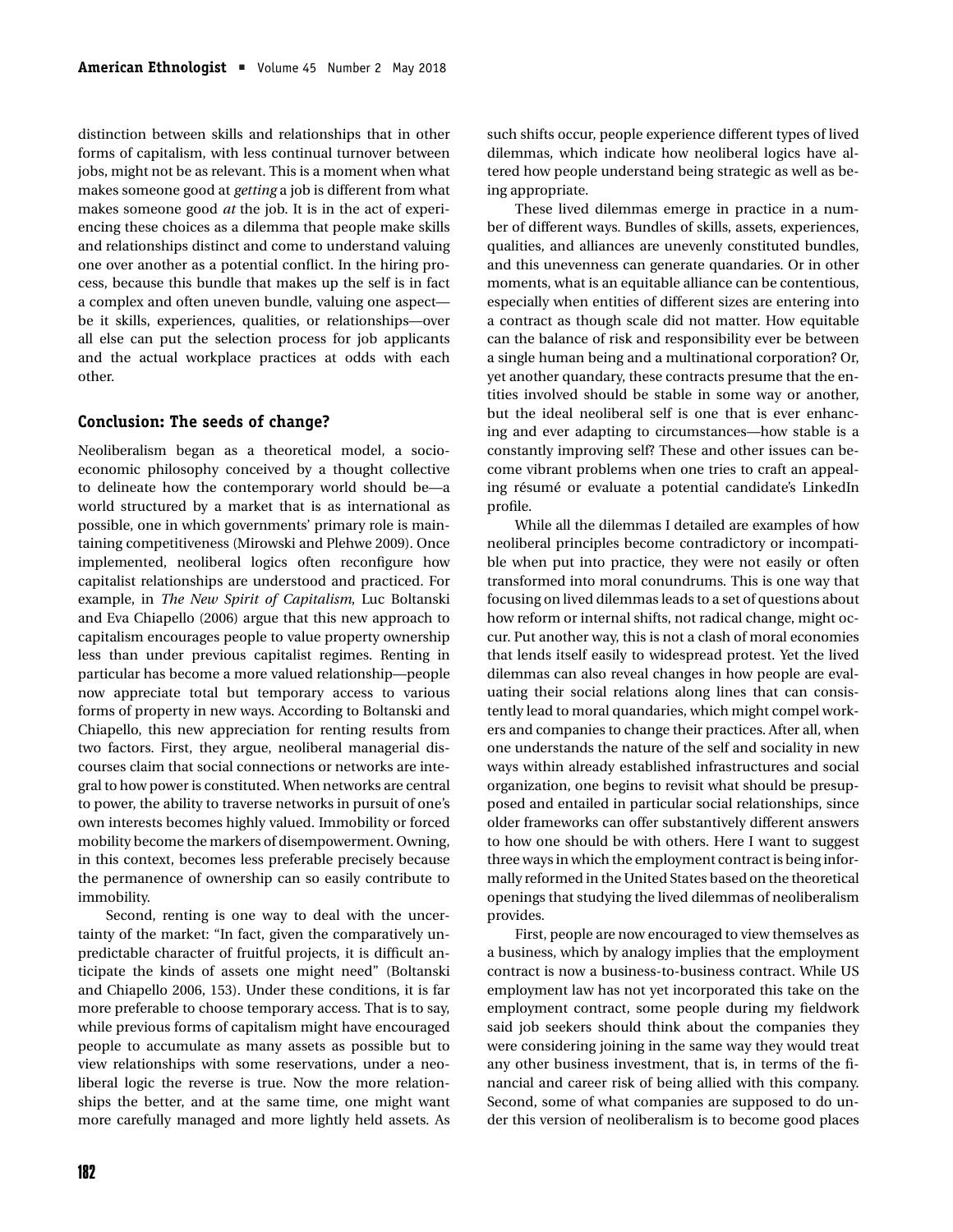to leave—to allow people to cycle in and out of their tenure at the workplace, supposedly improving the business while they are there, and in turn having the business improve them. Third, given the temporary nature of much employment these days, a job has become a short-term investment of time and labor. Thus jobs should be evaluated according to whether they provide new skills, new networks, or a new way of framing one's work experiences to make one seem desirable to future employers—that is, people now initiate employment contracts always anticipating quitting.

This take on a job as an investment was quite explicit when people were expected to work for sweat equity, and it led to new arguments. Tom, an independent contractor, explained how his seeing a job as an investment clashed with his potential employer's perspective. When he arrived at the interview, the hiring manager explained that he was offering a sweat equity job. "OK," Tom replied, "so what is your business model?" His interviewer was surprised and discomforted, and he refused to answer; from his perspective, the details of the company's business model were relevant only to venture capitalists, not potential employees. Tom thought his refusal was unacceptable. After all, he was being asked to be an investor in the company—admittedly with his labor instead of with money—and he should be given the same financial details that any other investor in a company would expect before signing on. Tom's interviewer was caught between two models: wanting the possible labor arrangements now available but unwilling to view employees as investors. The interviewer did not want to follow through on the implications of this new model of employment, and as a result, Tom was unwilling to take the job. In this interaction, a neoliberal logic reconfigured what counts as exploitation.

Lived dilemmas may become the reasons why people might begin to reject neoliberal logics or transform them into something else entirely. I hold out some hope that neoliberal logics encouraged some of the people I interviewed who most enthusiastically embraced this perspective to ask anew a question Marx posed in his analysis of capitalism why would anyone willingly agree to have a boss, to give up their autonomy and accept a workplace hierarchy?<sup>12</sup> The previous answer used to be this: because workers need security and a salary, needs created in part through the destruction of the commons. As neoliberal working conditions increasingly undercut security, and as people are encouraged over and over again to imagine themselves as the CEO of Me, Inc., they are also being encouraged to ask, Why work for another? While many still do not have the option to refuse, perhaps the promise of autonomy inherent in the vision of a firm composed of hundreds and thousands of individual CEOs will begin to offer people a dream of work that allows for more say in how they are governed in the workplace.

#### **Notes**

*Acknowledgments*. My thanks to Walter Benn Michaels, who encouraged me to begin with Foucault, although probably with a more scathing critique of Foucault in mind. At a crucial moment in my fieldwork, Claudia Strauss asked me if my unemployed interlocutors felt full responsibility for their situation, since hers did not. Amy Cohen, Sara Friedman, and Jane Goodman offered me valuable suggestions for how to improve this article, as did the anonymous reviewers. I presented this article as a paper at the University of Cambridge, the University of Amsterdam, and the University of Illinois at Urbana-Champaign, and I am grateful for the audiences' many insightful questions that sharpened my argument. And finally, my deepest thanks to Niko Besnier for all his encouraging words and thoughtful critique.

1. I was motivated by a desire to develop an ethnographically rigorous understanding of neoliberalism as a historically specific version of capitalism. Hiring rituals were an especially fortuitous ethnographic site for querying historical specificity because US job advice often presumes that hiring has dramatically changed since the 2000s, thus encouraging my fieldwork interlocutors to compare capitalisms, however tacitly (Gershon 2017).

2. Unemployment was not an option for financial reasons as well as others. In the United States, one's work has become a central basis for identity, especially for white-collar workers, making the search for a job also the search for an identity, a condition of contemporary work that Kathi Weeks (2011) critiques.

3. The people hiring experienced a different set of lived dilemmas, ones that in my interviews seemed to emerge not from neoliberal logics but from the structural conditions of hiring (Gershon 2017, ch. 6).

4. That article was not based on fieldwork. This article is an ethnographically grounded revision of my earlier argument.

5. When discussing how they reviewed résumés, most employers reported devoting between 10 and 45 seconds to it (see also Rivera 2015, 84).

6. I use pseudonyms for everyone.

7. In fact, my survey of job search advice dates this shift to the early 2000s.

8. These questions arise in a context in which people may acknowledge being inept at finding a job, but they never described applying and failing to be hired because they were unqualified to accomplish a given job. I did find, albeit rarely, the reverse phenomenon, in which employees explained to me how talented they were at interviewing, and thus kept getting positions that they weren't qualified for (and were holding at the time of the interview). In general, counselors and applicants acted as though everyone was an equally plausible job candidate.

9. This has changed the nature of work in some companies, as employees try to enhance skills that will make them attractive for that nebulous next company, and avoid tasks that seem too specific to the company they currently work for. Not all tasks are created equal when workers are constantly anticipating having to market their skills to other companies. Some tasks are too contextually specific, too bound up with a company's intellectual property, or too linked to the idiosyncrasies of that company's products. Thus the company's interests and the workers' interests do not always align when managers have to distribute some kinds of technical work, which can cause tensions in the workplace (for fuller account, see Gershon 2017).

10. This need not be limited to white-collar workers. For example, service workers who face just-in-time scheduling could potentially argue effectively that such varied weekly schedules prevent them from taking classes or otherwise improving their skills.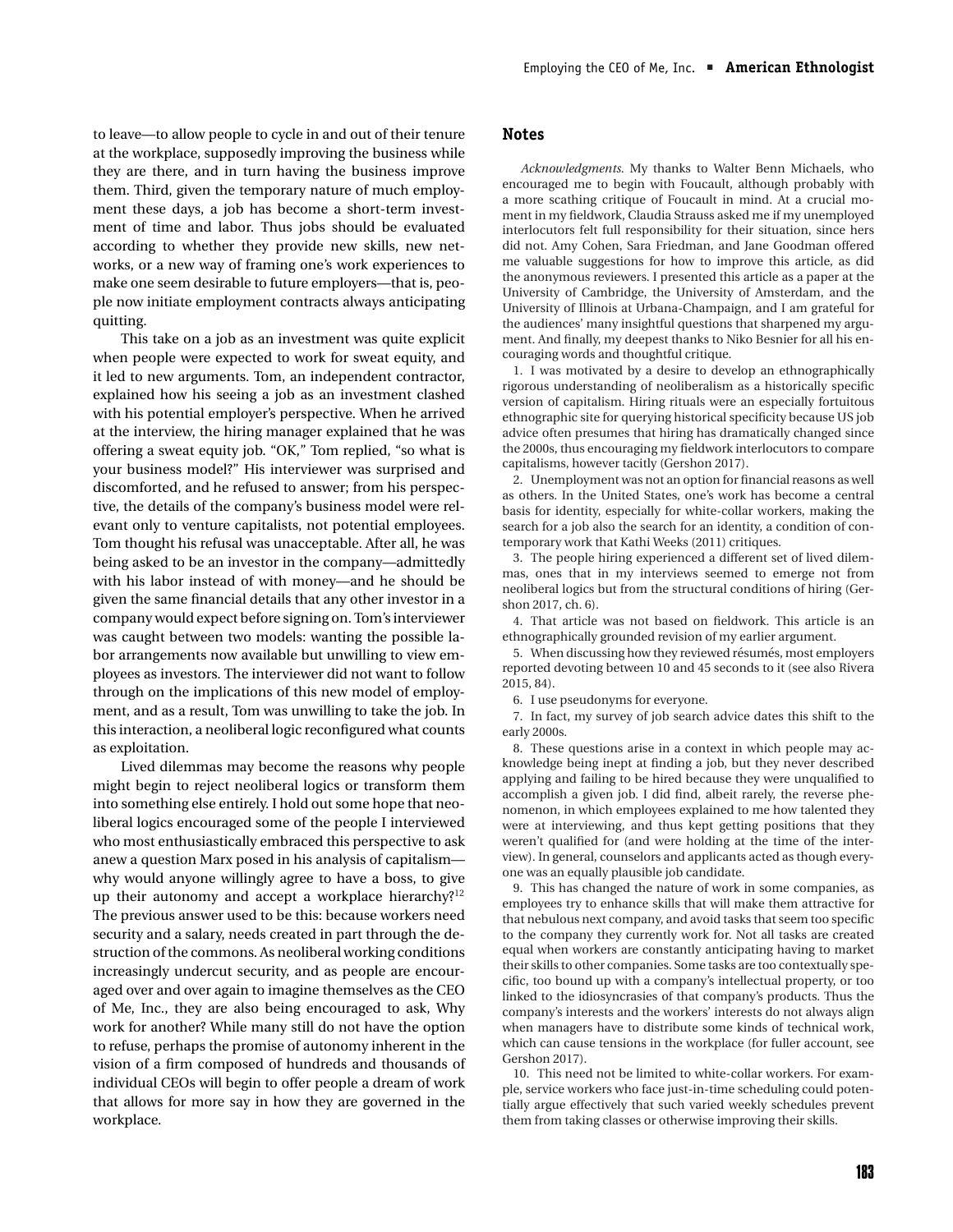11. Turning to one's personal connections to find a job is a timehonored technique and a staple suggestion in US job advice manuals. While many components of US job search techniques have stayed the same since the early 20th century, how these components are weighted changes over time (for fuller account, see Gershon 2017, forthcoming). In the 1920s some authors recommended that the job seeker avoid relying too much on personal connections. This would be unimaginable today, both because of a changing media ecology and changes in capitalism.

12. There are other potentially persuasive framings through which to think about the workplace as a site of unequal power, as Elizabeth Anderson (2017) illustrates when she asks how most citizens of a democracy would respond if they had to live in a country governed in the same way that a US corporation is governed.

### **References**

- Allan, Kori, and Bonnie McElhinny. 2017. "Neoliberalism, Language, and Migration." In *The Routledge Handbook of Migration and Language*, edited by Suresh Canagarajah, 79–101. Abingdon, UK: Routledge.
- Amazon. 2013. Letter to shareholders. http://phx.corporate-ir.net/ External.File?item=UGFyZW50SUQ9MjI4Njc2fENoaWxkSUQ9 LTF8VHlwZT0z&t=1.
- Anderson, Elizabeth. 2017. *Private Government: How Employers Rule Our Lives (and Why We Don't Talk about It)*. Princeton, NJ: Princeton University Press.
- Bauman, Richard, and Charles Briggs. 2003. *Voices of Modernity: Language Ideologies and the Politics of Inequality*. Cambridge: Cambridge University Press.
- Becker, Gary S. 1962. "Investment in Human Capital: A Theoretical Analysis." *Journal of Political Economy* 70, no. 5 (October): 9–49.
- Bertrand, Marianne, and Mullainathan, Sendhil. 2004. "Are Emily and Greg More Employable Than Lakisha and Jamal? A Field Experiment on Labor Market Discrimination." In *Race, Gender, Sexuality, and Class: Dimensions of Inequality and Identity*, edited by Susan J. Ferguson, 361–67. Thousand Oaks, CA: Sage.
- Boltanski, Luc, and Eva Chiapello. 2006. *The Spirit of New Capitalism*. Translated by Gregory Elliott. London: Verso.
- Brown, Wendy. 2015. *Undoing the Demos: Neoliberalism's Stealth Revolution*. New York: Zone Books.
- Cappelli, Peter. 2012. *Why Good People Can't Get Jobs: The Skills Gap and What Companies Can Do about It*. Philadelphia: Wharton Digital Press.
- Coase, Ron. 1960. "The Problem of Social Cost." *Journal of Law and Economics* 3 (October): 1–44.
- Cruikshank, Barbara. 1999. *The Will to Empower: Democratic Citizens and Other Subjects*. Ithaca, NY: Cornell University Press.
- Dent, Alex. 2012. "Piracy, Circulatory Legitimacy and Neoliberal Subjectivity in Brazil." *Cultural Anthropology* 27, no. 1 (February): 28–49.
- Doeringer, Peter, and Michael Piore. 1985. *Internal Labor Markets and Manpower Analysis*. New York: Routledge.
- Dreier, Ole. 2008. *Psychotherapy in Everyday Life*. Cambridge: Cambridge University Press.
- Feher, Michael. 2009. "Self-Appreciation; or, the Aspirations of Human Capital." *Public Culture* 21, no. 1 (Winter): 21–41.
- Foucault, Michel. 1991. "Governmentality." In *The Foucault Effect: Studies in Governmentality*, edited by Graham Burchell, Colin Gordon, and Peter Miller, 87–104. Chicago: University of Chicago Press.
- ———. 2004. *The Birth of Biopolitics: Lectures at the College de ` France, 1978–1979*. Translated by Graham Burchell. New York: Picador.
- Ganti, Tejaswini. 2014. "Neoliberalism." *Annual Review of Anthropology* 43:89–104.
- Gershon, Ilana. 2011. "Neoliberal Agency." *Current Anthropology* 52, no. 4 (August): 537–55.
- -. 2016. "'I'm Not a Businessman, I'm a Business, Man': Typing the Neoliberal Self into a Branded Existence." *Hau* 6, no. 3 (Winter): 223–46.
- ———. 2017. *Down and Out in the New Economy: How People Find (or Don't Find) Work Today*. Chicago: University of Chicago Press.
- ———. Forthcoming. "Hailing the Failing Neoliberal Subject." *Culture, Theory and Critique*.
- Ghayad, Rand. 2014. "Long Term Unemployment in the Great Recession." PhD diss., Northeastern University.
- Graeber, David. 2001. *Toward an Anthropology of Value: The False Coin of Our Own Dreams*. New York: Palgrave.
- Hayek, Friedrich. 1984. *The Essence of Hayek*. Edited by Chiaki Nishiyama and Kurt R. Leube. Stanford, CA: Stanford University Press.
- Hochschild, Arlie. 2012. *The Outsourced Self: Intimate Life in Market Times*. New York: Metropolitan.
- Lane, Carrie. 2011. *A Company of One: Insecurity, Independence, and the New World Order of White-Collar Unemployment*. Ithaca, NY: Cornell University Press.
- Lave, Jean. 2015. *Afterword to A World of Work: Imagined Manuals for Real Jobs*, edited by Ilana Gershon, 221–27. Ithaca, NY: Cornell University Press.
- Mauss, Marcel. 1925. *Essai sur le don: Forme et raison de l'echange ´ dans les sociétés archaïques*. Paris: L'Année sociologique.
- McGee, Micki. 2005. *Self-Help, Inc.: Makeover Culture in America*. Oxford: Oxford University Press.
- Mehta, Uday Singh. 1999. *Liberalism and Empire: A Study in Nineteenth-Century British Liberal Thought*. Chicago: University of Chicago Press.
- Mirowski, Phil, and Dieter Plehwe. 2009. *The Road from Mont Pèlerin: The Making of the Neoliberal Thought Collective.* Cambridge, MA: Harvard University Press.
- Neumark, David, Ian Burn, and Patrick Button. Forthcoming. "Is It Harder for Older Workers to Find Jobs? New and Improved Evidence from a Field Experiment." *Journal of Political Economy*.
- Ottinger, Gwen. 2013. *Refining Expertise: How Responsible Engineers Subvert Environmental Justice Challenges*. New York: New York University Press.
- Pitts, Jennifer. 2005. *A Turn to Empire: The Rise of Imperial Liberalism in Britain and France*. Princeton, NJ: Princeton University Press.
- Reich, Jennifer A. 2016. "Of Natural Bodies and Antibodies: Parents' Vaccine Refusal and the Dichotomies of Natural and Artificial." *Social Science and Medicine* 157 (May): 103–10.
- Rivera, Lauren. 2015. *Pedigree: How Elite Students Get Elite Jobs*. Princeton, NJ: Princeton University Press.
- Rose, Nikolas. 1990. *Governing the Soul: The Shaping of the Private Self*. London: Routledge.
- . 1996. Inventing Our Selves: Psychology, Power, and Person*hood*. Cambridge: Cambridge University Press.
- Sarat, Austin, and Roger Berkowitz. 1998. "Disorderly Differences: Recognition, Accommodation, and American Law." In *Democracy and Ethnography: Constructing Identities in Multicultural Liberal States*, edited by Carol Greenhouse, 81–102. Albany: State University of New York.